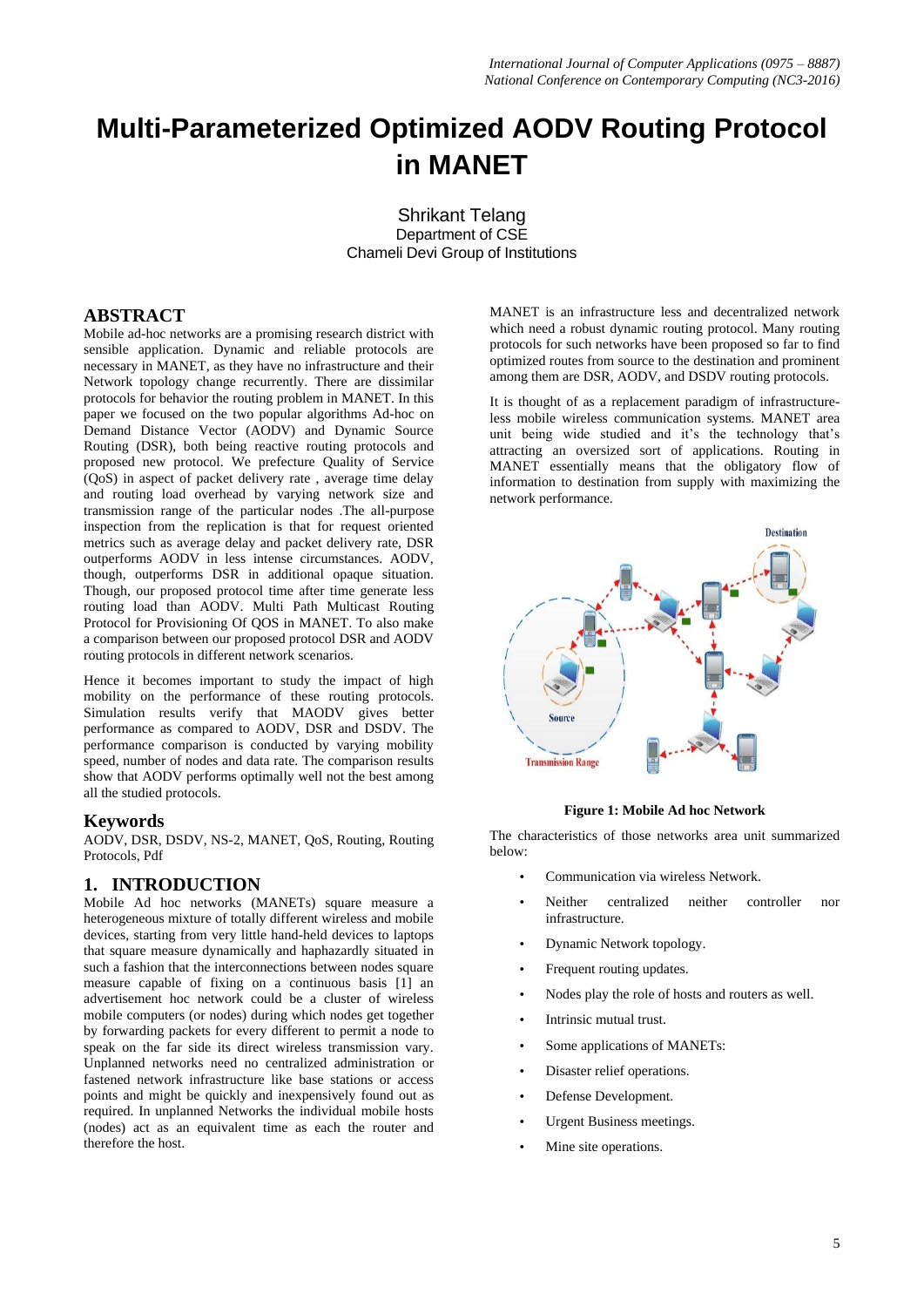Network Simulator (NS-2) is an object oriented, event driven, network simulating tool. It"s considerably utilized by the researchers, professors and students. Basically, Simulation is that the method of making a model with its relative behavior. There variety of network simulating tools area unit out there like GloMoSim, OPNET, QualNet, and NS-2 etc. however NS-2 is that the most fitted among all the opposite. Such a big amount of Routing protocols of Edouard MANET like AODV, DSDV, and DSR area unit enforced exploitation NS-2 and it"s out there as free open supply software package programs. During this paper, AODV protocol is taken into account and its network performance is increased by MAODV.

## **2. ROUTING PROTOCOL FOR MANET**

Routing is that the method to send data from one host to a different host. Routing suggests that route packet to its destination mistreatment economical path. Protocols square measure set of rules. Routing protocols square measure needed wherever supply has to communicate to the destination.



**Fig 2: Protocol Stack in MANET**

## **2.1 Reactive Routing Protocol**

Reactive protocols are called On-demand driven reactive protocols. These Protocols don t initiate route discovery by themselves, till or unless a supply node request to search out a route. That"s why these protocols are known as reactive protocols. These protocols setup routes once demanded [9], [4]. Once a node desires to speak with another node within the network, and therefore the supply node doesn"t have a route to the node it desires to speak with, reactive routing protocols can establish a route for the supply to destination node.

## **2.2 Proactive Routing Protocol**

Proactive routing protocols work because the different method around as compared to reactive routing protocols. These protocols perpetually maintain update topology of the network. Each node within the network is aware of regarding the opposite node before, in different words the entire network is thought to all or any the nodes creating that network. All the routing data is typically unbroken in tables. Whenever there is a modification within the configuration, these tables area unit updated in line with the modification. The nodes exchange topology data with one another, they can have route data any time once they required. A number of the present proactive routing protocols area unit DSDV [3], OLSR and Wireless Routing Protocol (WRP).

## **2.3 Hybrid Routing Protocol**

Hybrid protocols exploit the strengths of each reactive and proactive protocols, and mix them along to urge higher results. The network is split into zones, and use completely different protocols in 2 different zones i.e. one protocol is employed among zone, and also the different protocol is employed between them. Zone Routing Protocol (ZRP) is that the example of Hybrid Routing Protocol. ZRP uses proactive mechanism for route institution among the nodes neighborhood, and for communication amongst the neighborhood it takes the advantage of reactive protocols. These native neighborhoods' square measure referred to as zones, and also the protocol is known as for a similar reason as zone routing protocol. Every zone will have totally different size and every node could also be among multiple overlapping zones. The scale of zone is given by radius of length P, wherever P is range of hops to the perimeter of the zone. A number of the present hybrid protocols square measure ZRP, TORA and Hazed sharp-eyed Link State Routing Protocol (HSLS).

# **3. PROPOSED METHODOLOGY**

MANET is a non-centralized infrastructure in which mobile nodes are moving without any centralized control on them. The free movement of nodes has great opportunity for mobile ad-hoc network for various applications but it also creates a lot of challenges. As we know bandwidth capacity and capability of wireless network is increasing day by day, it also increasing number of various services on mobile ad-hoc network such as online games and video-c conferencing. Our proposed protocol selects an adaptive optimized path as required by the MANET services. Our proposed protocol is compared with AODV [11] [12] [13], DSDV [16] [17] [18] and DSR routing protocol in various network scenarios. We will compare our protocol performance on various network performance metrics such as end-to-end Delay, throughput, jitter, packet loss and network load in various changing scenarios and prove that our protocol is producing better performance compare to existing protocol in MANET.

#### **Table 1: Simulation parameters of Network Simulator**

| No. | <b>Parameter</b>    | <b>Value</b>               |  |
|-----|---------------------|----------------------------|--|
|     | Number of nodes     | 25, 50, 75                 |  |
| 2   | Simulation time     | 30 sec                     |  |
| 3   | Simulation Model    | Two Ray Ground             |  |
| 4   | MAC Type            | 802.11                     |  |
| 5   | Link Layer Type     | $\mathbf{L}$               |  |
| 6   | Interface Type      | Oueue                      |  |
| 7   | <b>Traffic Type</b> | <b>TCP</b>                 |  |
| 8   | Packet Size         | Random                     |  |
| 9   | Queue Length        | 50                         |  |
| 10  | Node Speed          | $20 \text{ m/sec}$         |  |
| 11  | Simulation TOOL     | Network Simulator-<br>2.35 |  |
| 12  | Channel             | Wireless Channel           |  |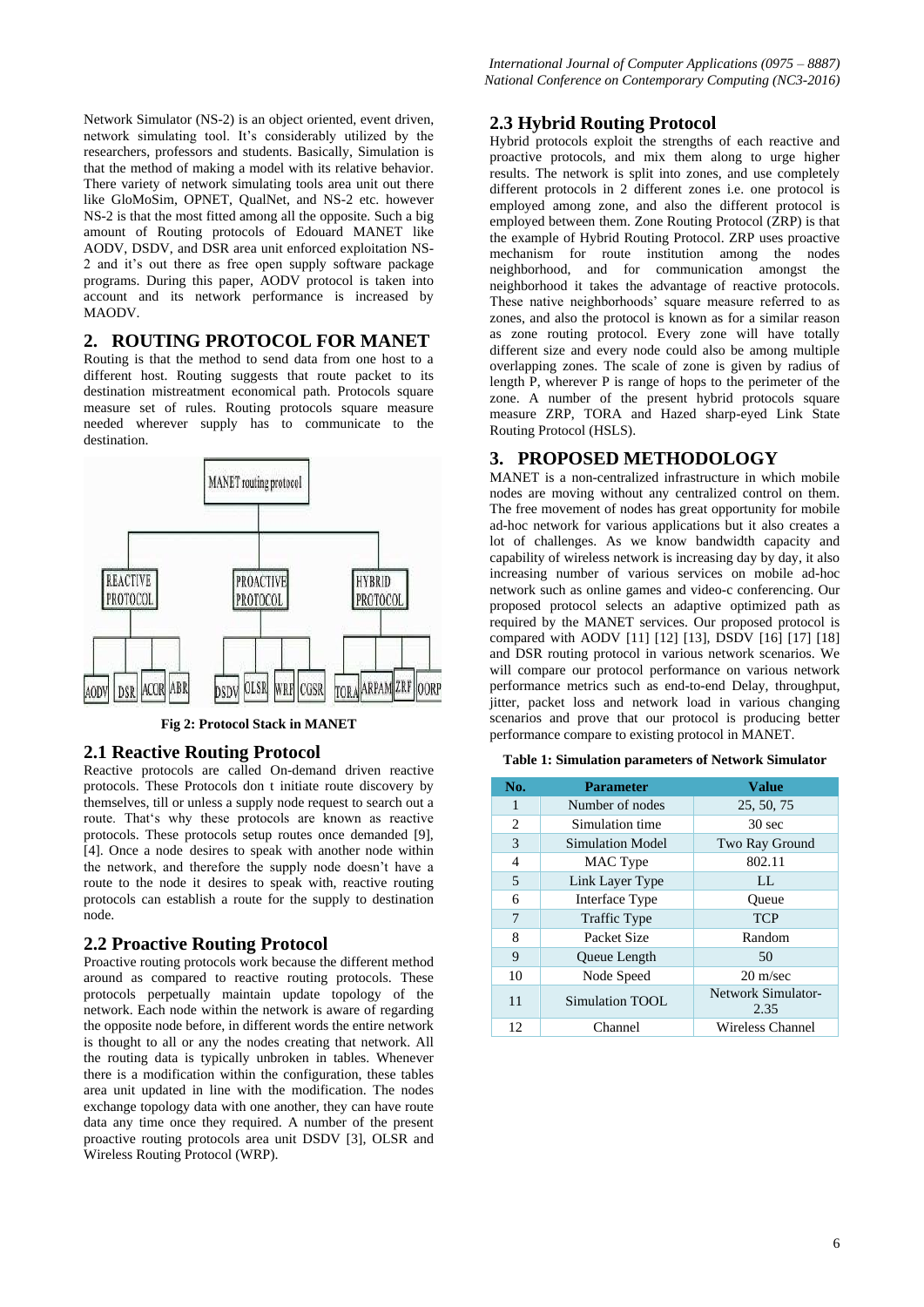

**Fig 3: RREQ Messages in MANET using AODV**



**Fig 4: RREP Messages in MANET using AODV**

## **4. PERFORMANCE METRICES**

The following performance metrics square measure accustomed value the impact of every programing algorithm:

- Packet Delivery Ratio: This can be the fraction of the info packets received by the destination to those sent by the supply. This classifies the power of the protocol to find routes.
- **Throughput**: It's taken because the average rate of prosperous messages delivery over a channel for communication. The outturn is largely measured in bits per second (bit/s or bps) unit.
- **End-to-end delay**: It's usually the common time that an information packet takes to trip destination from supply in seconds. It's sometimes calculated by subtracting the time at that initial packet was transmitted by supply from the "time at that initial information packet arrived to the destination".
- **Residual Energy**: It's the entire quantity of remaining energy [16] by the nodes once the completion of Communication or simulation. If a node has 100 percent energy at the start and having seventieth energy once the simulation than the energy consumption by that node is half-hour. The unit of it'll be in Joules.
- Average Jitter: Jitter is that the time variation between once packets leave one system and reach another, moving time period communications like VoIP and video conferencing.

## **5. RESULTS AND DISCUSSION**

**Fig 5. Analysis of Overall Throughput:-**From the above Fig. we analyzed that the MAODV routing protocol has better throughput as compare to the AODV, DSDV and DSR routing protocols for different node density scenario.



#### Node Density

**Fig 6. Analysis of Packet Delivery Ratio:-**From the above fig. we analyzed that the MAODV routing protocol has better Packet Delivery Ratio as compare to the AODV, DSDV and DSR routing protocols for varying node density scenario.



**Fig 7. Analysis of End to End Delay:-**From the above fig. we analyzed that the DSDV routing protocol has less end to end delay as compare to the AODV, DSR and MAODV routing protocols for varying node densities scenario



**Fig 8. Analysis of Residual Energy: -** From the above fig. it is very clear that MAODV routing protocol gives better performance in terms of residual energy.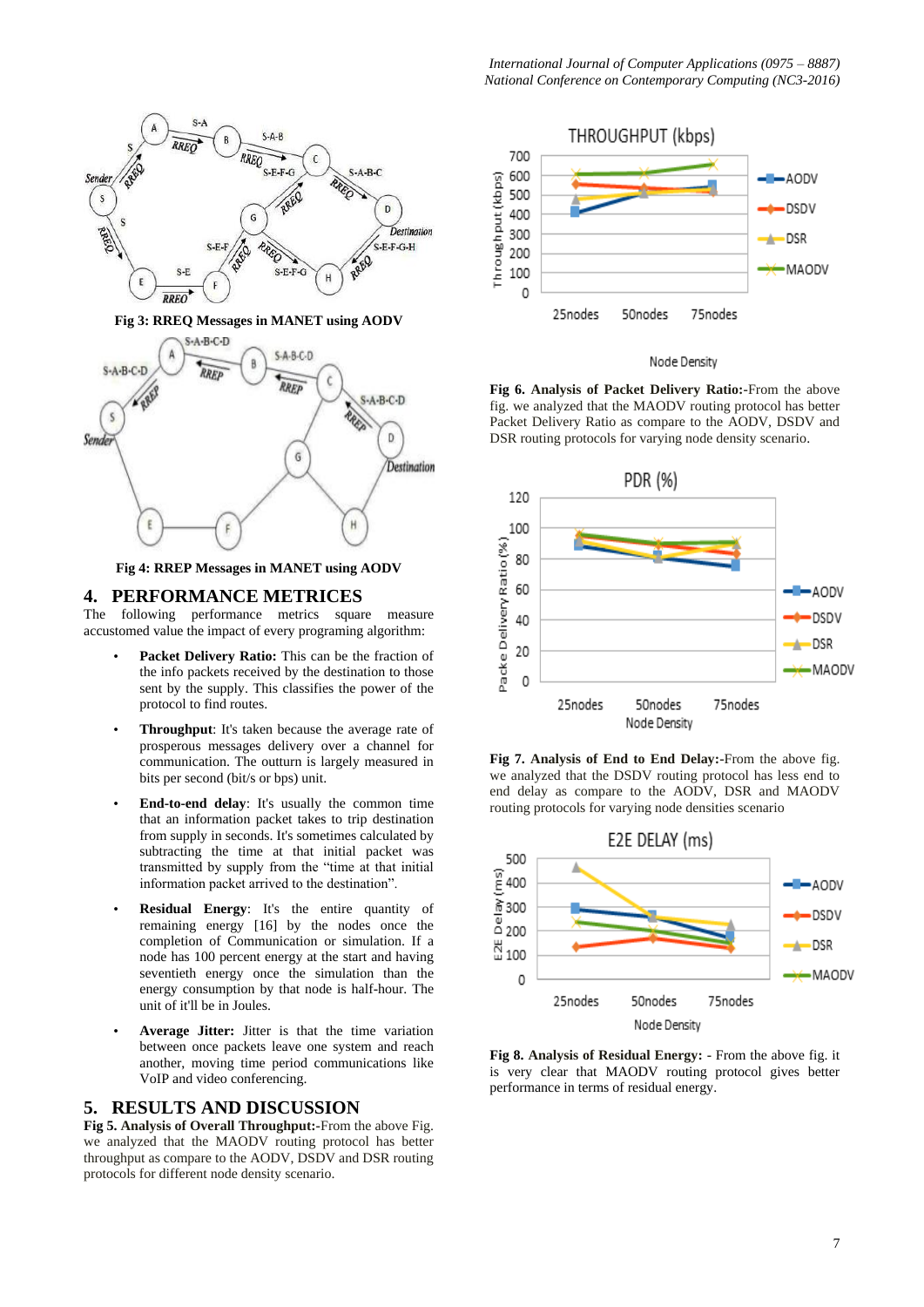*International Journal of Computer Applications (0975 – 8887) National Conference on Contemporary Computing (NC3-2016)* 



**Fig 9. Analysis of Average Jitter: -** From the above fig. it is very clear that MAODV routing protocol gives better performance in terms of Average Jitter.



**Table 2: Packet Delivery Ratio on different nodes**

| <b>Nodes</b> | <b>AODV</b> | <b>DSDV</b> | <b>DSR</b> | <b>MAODV</b> |
|--------------|-------------|-------------|------------|--------------|
| 25           | 88.77       | 95.04       | 91.68      | 96.20        |
| 50           | 80.78       | 89.35       | 80.78      | 90.28        |
| 75           | 74.64       | 83.65       | 90.16      | 91.20        |

**Table 3: Throughput on different nodes**

| <b>Nodes</b> | <b>AODV</b> | <b>DSDV</b> | <b>DSR</b> | <b>MAODV</b> |
|--------------|-------------|-------------|------------|--------------|
| 25           | 406.49      | 554.89      | 480.72     | 604.18       |
| 50           | 512.60      | 538.52      | 512.60     | 613.33       |
| 75           | 542.28      | 520.14      | 527.66     | 660.78       |

**Table 4: End to End Delay on different nodes**

| <b>Nodes</b> | <b>AODV</b> | <b>DSDV</b> | <b>DSR</b> | <b>MAODV</b> |
|--------------|-------------|-------------|------------|--------------|
| 25           | 291.26      | 137.48      | 465.58     | 237.19       |
| 50           | 260.99      | 169.31      | 260.99     | 204.94       |
| 75           | 170.83      | 131.77      | 229.90     | 151.39       |

## **Table 5: Residual Energy on different nodes**

| <b>Nodes</b> | <b>AODV</b> | <b>DSDV</b> | <b>DSR</b> | <b>MAODV</b> |
|--------------|-------------|-------------|------------|--------------|
| 25           | 81.78       | 82.67       | 83.12      | 82.91        |
| 50           | 79.03       | 81.28       | 80.33      | 82.69        |
| 75           | 81.94       | 85.58       | 82.49      | 80.43        |

## **Table 6: Jitter on different nodes**

| <b>Nodes</b> | <b>AODV</b> | <b>DSDV</b> | <b>DSR</b> | <b>MAODV</b> |
|--------------|-------------|-------------|------------|--------------|
| 25           | 158.13      | 217.15      | 181.11     | 214.39       |
| 50           | 199.42      | 210.74      | 199.42     | 245.05       |
| 75           | 210.67      | 202.89      | 205.41     | 210.94       |

# **6. CONCLUSION**

An AODV routing protocol is modified using NS2.34 as the simulation tool. The modified AODV is evaluated through several experiments and simulations that measured the throughput, packet delivery ratio, and overhead of our network. The results are depicted in Figs. 5, 6 and 8. In this paper, Description is given about the importance of QoS (in terms of average end to end delay and packet delivery ratio) routing in MANETs, challenges came across, and the approach taken. When this traffic is becomes high on the network, not all the taken routes that are found by an AODV routing protocol have enough free data rate to send packets ensuring the low end to end delay of each packets. As result, an M-AODV protocol works very well and shows its effects when the traffic on the network is comparatively high. People work in the area of an ad-hoc networks with the aim of improving the QOS to reduce the average end to end delay and enhanced the packet delivery ratio for an ad hoc networks can get benefits from this MAODV protocol. In the further work other additional network parameter will be considered.